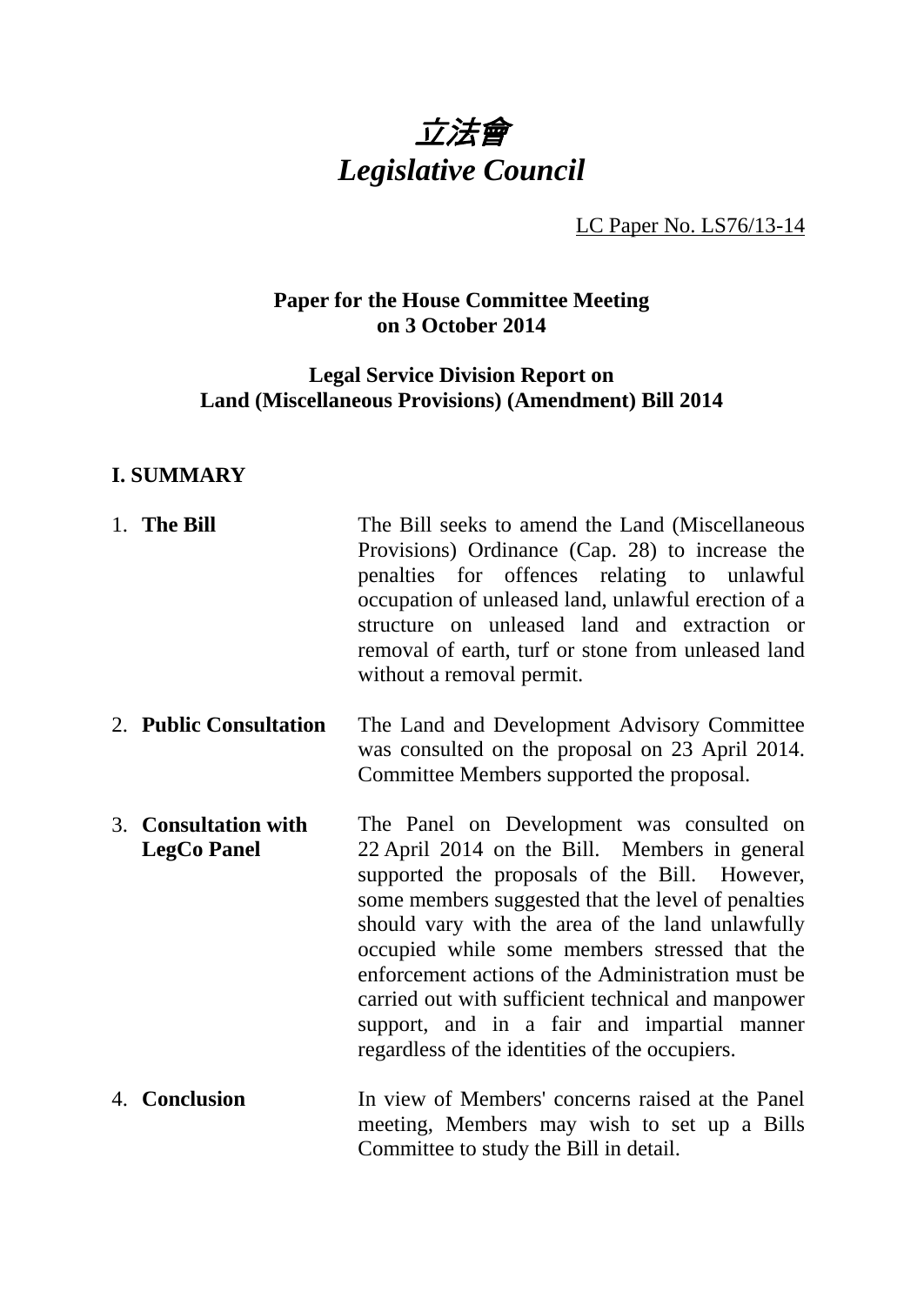#### **II. REPORT**

The date of First Reading of the Bill is 9 July 2014. Members may refer to the LegCo Brief (File Ref.: DEVB(PL-L)30/30/87) issued by the Development Bureau on 26 June 2014 for further details.

### **Object of the Bill**

2. To amend the Land (Miscellaneous Provisions) Ordinance (Cap. 28) to increase the penalties for offences relating to unlawful occupation of unleased land<sup>[1](#page-1-0)</sup>; unlawful erection of a structure on unleased land; extraction or removal of earth, turf or stone from unleased land without a removal permit; and provide for related matters.

#### **Background**

3. Section 6(4) of Cap. 28 provides that "any person occupying unleased land, otherwise than under a licence or a deed or memorandum of appropriation, who without reasonable excuse does not cease to occupy the same as required by a notice under subsection (1) shall be guilty of an offence and shall be liable on conviction to a fine of \$10,000 and to imprisonment for 6 months."<sup>[2](#page-1-1)</sup>. The level of penalty has not been revised since 1972.

4. In March 2012, the Audit Commission (the Audit) completed a review of the management of Government land, covering the action of Lands Department (LandsD) to prevent, detect and rectify unlawful occupation of Government land. The Audit suggested that the level of penalty for the offence under section 6(4) and pertinent offences of Cap. 28 should be reviewed with a view to providing an effective deterrence and recommended that the Government should consider introducing legislative provisions to the effect that a daily fine would be imposed for the period

<span id="page-1-0"></span>Section 2 of Cap. 28 defines "unleased land" to mean land which is not leased land. Section 2 of Cap. 28 further defines "leased land" to mean land which is (a) held under a Government lease; or (b) vested in a person by an Ordinance.

<span id="page-1-1"></span>Section 6(1) of Cap. 28 empowers the Director of Lands, the Director of Food and Environmental Hygiene and the Housing Authority to cause a notice, requiring the occupation of the land to cease before such date as may be specified in the notice, to be posted on or near the land or on any property or structure on the land if unleased land is occupied, otherwise than under a licence or a deed or memorandum of appropriation.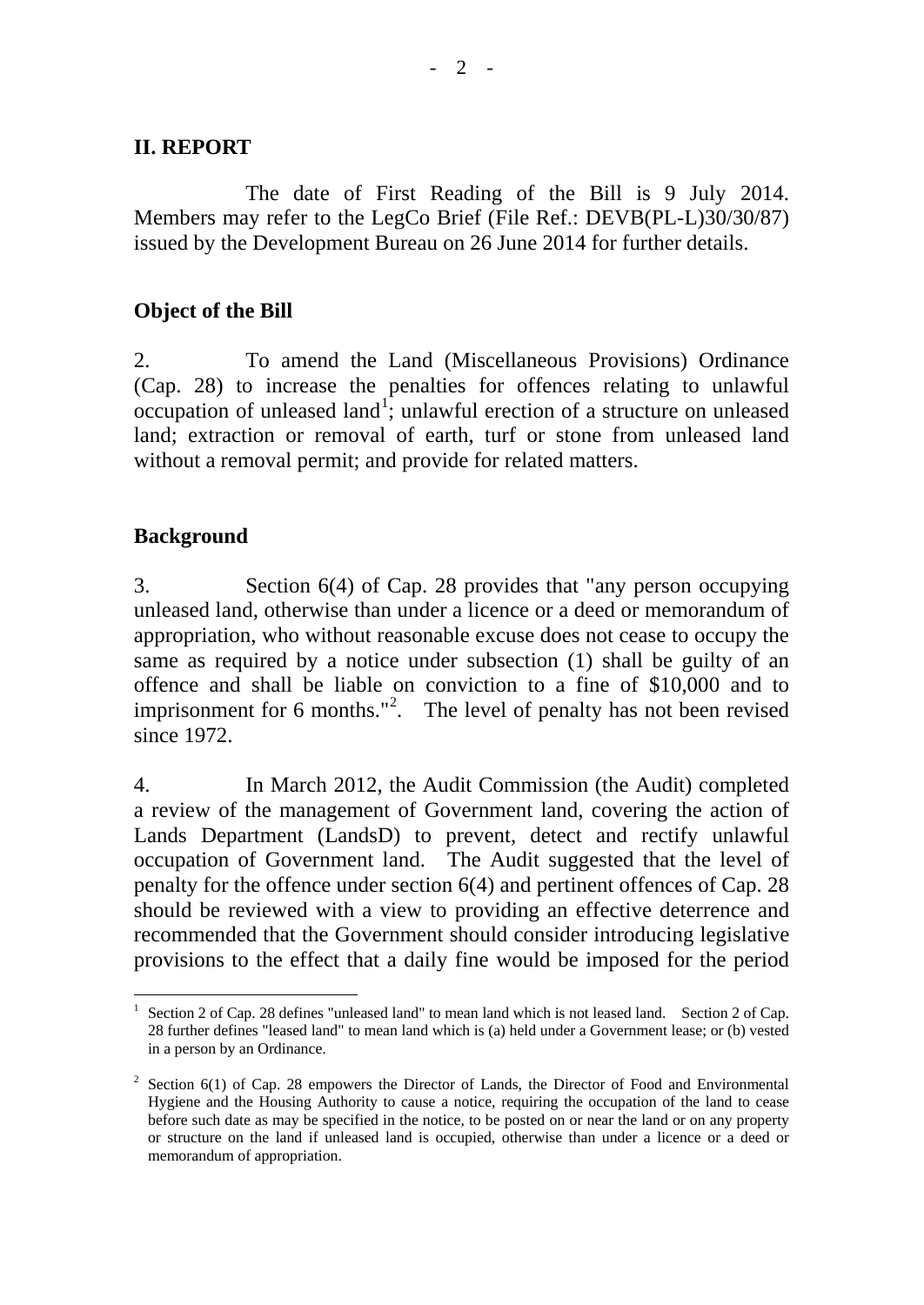over which the relevant contravention continued, with reference to similar provisions under the Buildings Ordinance (Cap. 12[3](#page-2-0))<sup>3</sup>.

5. The findings of the Audit were subsequently considered by the Public Accounts Committee (PAC) of the LegCo in May 2012, which strongly urged the Government to promptly initiate legislative amendments to increase the relevant level of penalties and consider introducing a system of daily fine to reinforce the deterrent effect $4$ .

## **Provisions of the Bill**

Penalties for unlawful occupation of unleased land

6. As regards the offence relating to unlawful occupation of unleased land under section 6(4) of Cap. 28, the penalty is proposed to be amended from a fine of \$10,000 and imprisonment for six months to an escalating scale of maximum fines of \$500,000 for the first conviction (and an additional fine of \$50,000 for each day during which the offence continues) and of \$1,000,000 for each subsequent conviction (and an additional fine of \$100,000 for each day during which the offence continues), with the existing maximum imprisonment term of six months unchanged for both circumstances.

<span id="page-2-0"></span> <sup>3</sup> See paragraphs 3.29 and 3.30(d) and (e) of the Audit Report. It is noted that paragraph 3.29 of the Audit Report states the following -

<sup>&</sup>quot;For benchmarking, Audit noted that, under the Buildings Ordinance, any person who, without reasonable excuse, fails to comply with a demolition order for unauthorized building works served on him under section 24(1) of the Ordinance shall be guilty of an offence and shall be liable on conviction to a fine of \$200,000 and to imprisonment for one year, and further to a fine of \$20,000 for each day during which it is proved to the satisfaction of the court that the offence has continued. However, a similar daily penalty is not provided in Cap. 28 Ordinance. **In Audit's view, the Lands D needs to consider the need for such a penalty in order to provide an effective deterrent on continued unlawful occupation of government land.**"

<span id="page-2-1"></span>See point (e) at p.32 and point (b) at p.33 of the PAC Report. Point (e) at p.32 states that "the Development Bureau and the Lands D have failed to review the level of penalties (including fine and imprisonment) for unlawful occupation of unleased land under section 6(4) of the Land (Miscellaneous Provisions) Ordinance (Cap. 28) ("LMPO") during the current term of the Government, despite that the level of penalties has not been revised since 1972 and the fines for convicted cases of such offence were too lenient to have an adequate deterrent effect."; point (b) at p.33 states that PAC strongly urges the Secretary for Development and the Director of Lands to "promptly initiate legislative amendments to increase the level of penalties and consider introducing a system of daily fine to ensure that the penalty for unlawful occupation of government land will be adequate for achieving a deterrent effect".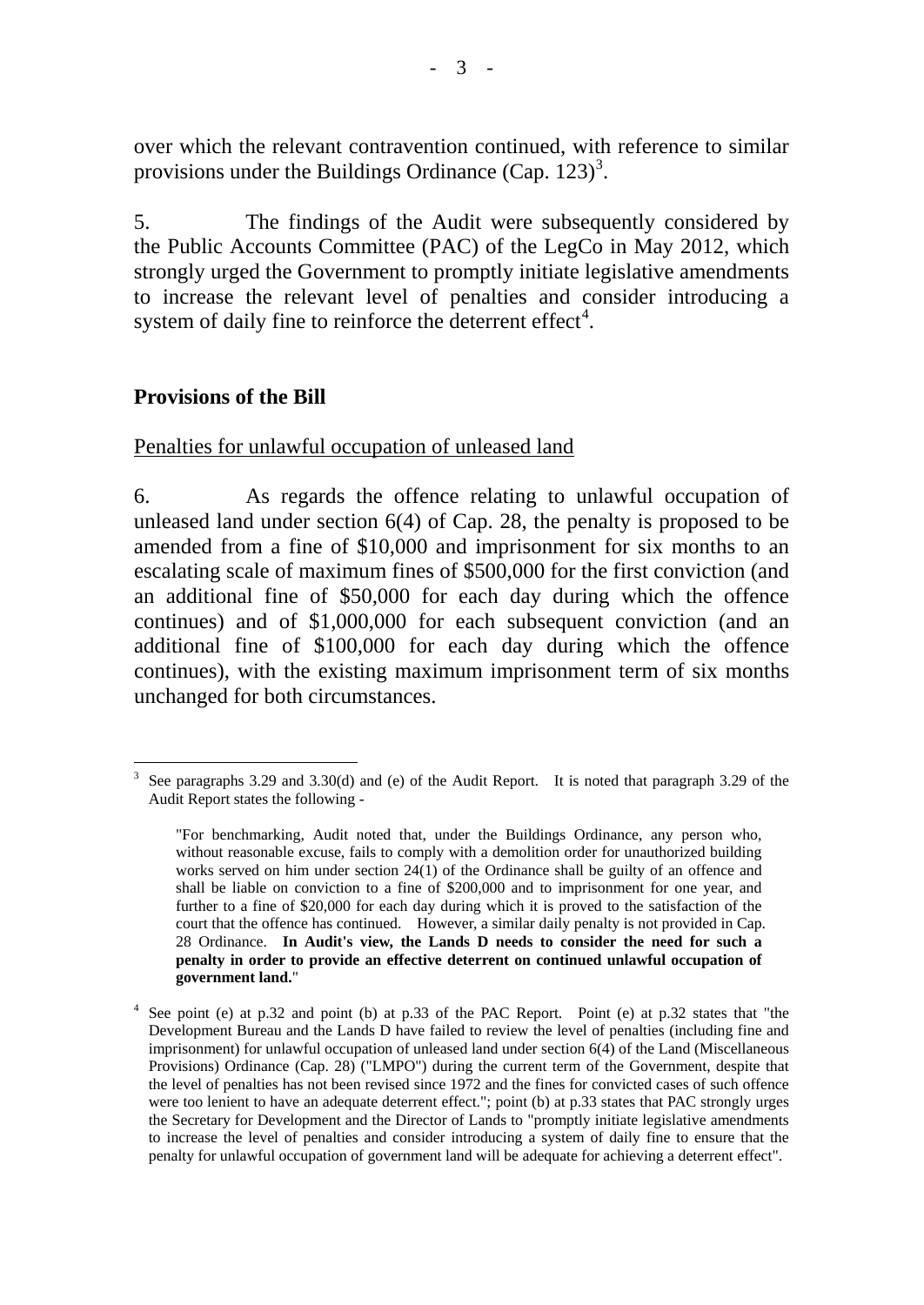# Unlawful erection of a structure on unleased land and unlawful removal of earth, turf or stone from unleased land

7. According to paragraph 8 of the LegCo Brief, it would be necessary to increase the penalty level of the two related offences under sections 6(4A) and 7(4) of Cap. 28 so as to bring them in line with those under section  $6(4)$  of Cap. 28. The existing level of penalties of these two offences have not been revised since 1982 and 1972 respectively. As regards the offence of unlawful erection of a structure on, or unlawfully arranging or directing the erection of a structure on unleased land under section 6(4A) of Cap. 28, the penalty is proposed to be amended to an escalating scale of maximum fines. If the contravening act is done for the purpose of disposing of the structure for the gain of the offender or another, the penalty is proposed to be increased to a fine of \$2,500,000 for the first conviction and \$5,000,000 for each subsequent conviction, with the existing maximum imprisonment term of one year unchanged for both circumstances. If the contravening act is done for any other purpose, the penalty is proposed to be increased to a fine of \$500,000 for the first conviction and \$1,000,000 for each subsequent conviction, with the existing maximum imprisonment term of six months unchanged for both circumstances.

8. As regards the offence relating to removal of earth, turf or stone from unleased land without a removal permit under section 7(4) of Cap. 28, the penalty is proposed to be increased from a fine of \$5,000 to \$250,000, with the existing maximum imprisonment term of six months unchanged.

# Benchmarking of the proposed new level of penalties

9. According to paragraph 8 of the LegCo Brief, the Administration has taken the relevant penalty provisions of the Town Planning Ordinance (Cap. 131) as the benchmark in proposing changes to Cap. 28. They are section  $23(1)$  and  $(6)$  -

- "(1) Where, in the opinion of the Authority, there is or was unauthorized development, the Authority may, in a notice served on one or more of a land owner, an occupier or a person who is responsible for the relevant matters-
	- (a) specify the relevant matters; and
	- (b) specify a date by which the Authority requires the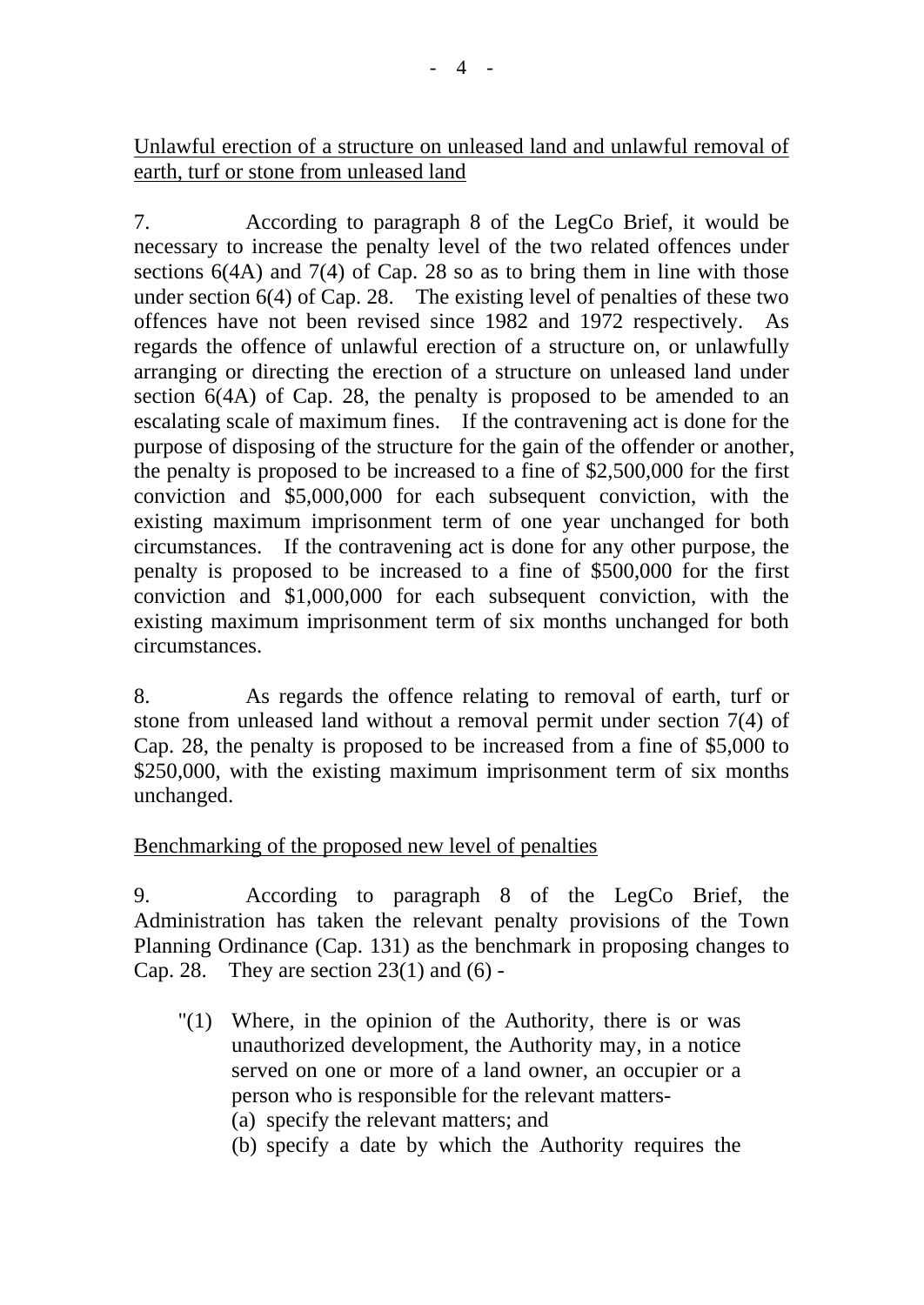relevant matters to be discontinued, if they have not by then been discontinued.

……

- (6) Where, by the date specified in that regard in a notice under this section-
	- (a) the relevant matters have not been discontinued as required by the notice;
	- (b) steps have not been taken as required by the notice; or

(c) land has not been reinstated as required by the notice,

a person who is served with the notice commits an offence and is liable-

- (i) in the case of a first conviction, to a fine of \$500,000; and in addition, to a fine of \$50,000 for each day, after the date in the notice, during which the person continues to fail to so comply; and
- (ii) in the case of a second or subsequent conviction, to a fine of \$1,000,000; and in addition, to a fine of \$100,000 for each day, after the date in the notice, during which the person continues to fail to so comply."

### Related amendment

10. The proposed new section 6(6) and (7) of Cap. 28 expressly states the court's power to order the person convicted of an offence under section 6(4) or (4A) to pay any cost incurred in or arising out of the demolition of any property or structure under section 6(2A) or (3), in addition to any penalty imposed for the offences under section 6(4) or section 6(4A) of Cap. 28.

### **Public Consultation**

11. According to paragraph 16 of the LegCo Brief, the Land and Development Advisory Committee (an advisory body advising the Government on policies and procedures relating to planning, land and buildings matters) was consulted on the proposal on 23 April 2014. Committee Members supported the proposal.